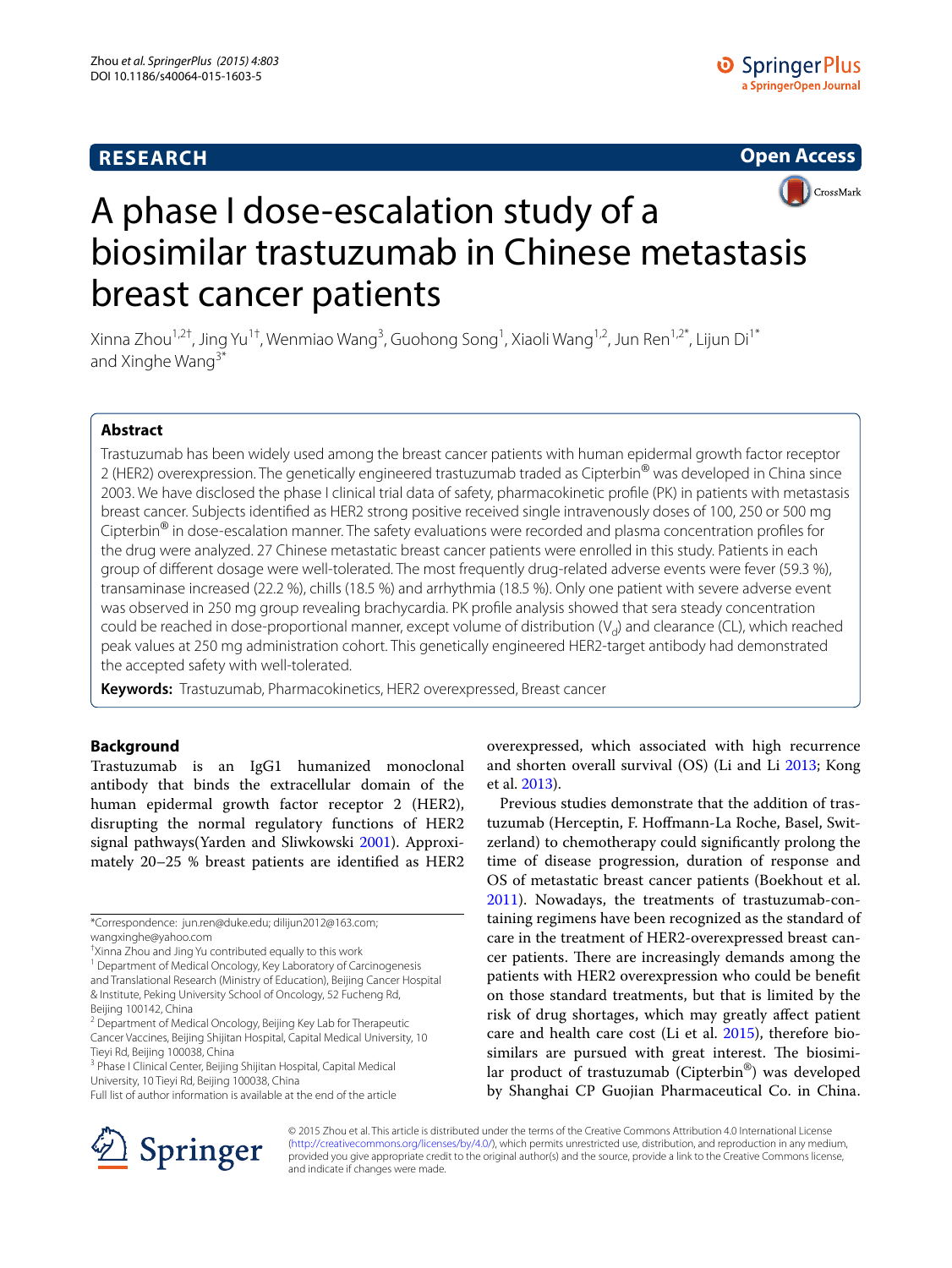Recombinant humanized anti-HER2 monoclonal antibody (rhuHER2mAb, Cipterbin®), a IgG1-κ antibody, with the complementarity determining region derived from a mouse anti-HER2 antibody and the rest parts from the human IgG1-κ antibody, which has the same binding sites and mechanism of action as Trastuzumab.

For this study, we have conducted a single institution, open labeled, phase I study. The primary objectives were designed to evaluate safety and toxicity of Cipterbin®. The secondary objective included pharmacokinetic evaluation of Cipterbin® in Chinese patients with metastatic breast cancer.

## **Methods**

#### **Patient eligibility**

The patients were enrolled in Beijing Cancer Hospital from December 2004 to May 2005 under the circumstance of approved phase I clinical trial by China Food and Drug Administration of China. Enrolled patients were all women aged from 18–70 years with histological confirmed metastatic lesions Patients were required to have the evidence of overexpression HER2  $(2+$  or 3+) as determined by immonohistochemical staining(at least 10 % of carcinoma cells exhibited characteristic membrane staining). The main points of inclusive criteria was lacking of previously antitumor therapy within 4 weeks (6 weeks for mitomycin or nitrosureas). Eastern Cooperative Oncology Group (ECOG) performance status of less than 2; estimated life expectancy at least more than 3 months; adequate bone marrow, liver, and renal function were required. Patients with history of severe cardiac disease, central nervous system metastasis, active infections, pregnancy or lactation, previous therapy with similar monoclonal antibody, or concomitant use of any investigation agent were excluded. All patients signed the informed consent approved by the Ethics Committee of Beijing Cancer Hospital.

#### **Study design**

This was a randomized, open label, dose-escalation study. As the study protocol designed 10 years ago, we had referred to few published literatures of transtuzumab (Herceptin®) and conducted this single arm phase I trial at that time. The three escalated dosage levels were 100, 250 and 500 mg, and each level assigned 9 patients, totally 27 patients enrolled in this study. Each patient was received single dose of Cipterbin<sup>®</sup> without any other anticancer therapy, and followed up until 70 days. During the study, peripheral blood tests and urine analyses were performed as the protocol required.

### **Safety assessments**

All patients underwent echocardiography during screening. Vital signs (blood pressure, pulse rate,

temperature, and weight), physical examination (with particular attention to the cardiovascular system) and 12-lead electrocardiograms (ECG) were conducted throughout the study regularly (0.5, 2, 12, 24 h and every week during follow-up time of 70 days). Laboratory testing (hematology and biochemistry) were conducted at baseline, 24 h after first administration and every week during follow-up time. Ultrasound cardiograph used for left ventricular ejection fraction (LVEF) assessment was conducted at baseline and the end of study. The drug-related adverse events (AEs) were scored by National Cancer Institute Common Toxicity Criteria (CTCAE, Version 3.0). Drug-related AE was defined as the AE has possible or suspicious association with study treatment determined by the investigators.

#### **Pharmacokinetics**

Blood samples for serum concentration of Cipterbin® (anti-Her2rhMAb) were collected before dosing, at 0.5, 2, 4, 8, 12, 24, 36 h and at 2, 3, 5, 7, 9, 11, 14, 21, 28, 35, 42, 49, 56, 63 days after first dosing. Serum levels of Cipterbin® were determined using a validated enzyme-linked immunosorbent assay (ELISA).

The Pharmacokinetics data were analyzed by Beijing Shijitan Hospital. All pharmacokinetic parameters were calculated by non-compartmental analysis based on serum concentration of Cipterbin® using Excel 2000 (Mircosoft, Redmond, Washington). SAS version 8.2 (SAS Institute Inc, Cary, North Carolina, USA) was used for statistical analyses, and all analyses were using actual time of sampling rather than scheduled times. Pharmacokinetic parameters were determined as follow: highest drug concentration observed in serum after administration  $(C_{\text{max}})$ , area under the serum concentration versus time curve from time zero to last sampling  $(AUC<sub>last</sub>)$ , area under the serum concentration versus time curve from time zero extrapolated to infinity ( $AUC_{0-\infty}$ ), terminal half-life (t<sub>1/2</sub>), volume of distribution (V<sub>d</sub>) and clearance (CL). AUC was calculated using the linear trapezoidal rule. Terminal half-life was also evaluated following 0.693/K, when K was the terminal elimination rate constant.

#### **Results**

#### **Patients characteristics**

A total of 27 patients were enrolled in this study, and their characteristics were listed in Table [1](#page-2-0). Patients aged from 28 to 67 years, and the median age was 51 years. 11 patients (40.7 %) had three or more sites of metastatic disease. Most patients had been pretreated before study entry, with a majority of patients (19/27) had received chemotherapies for metastatic diseases.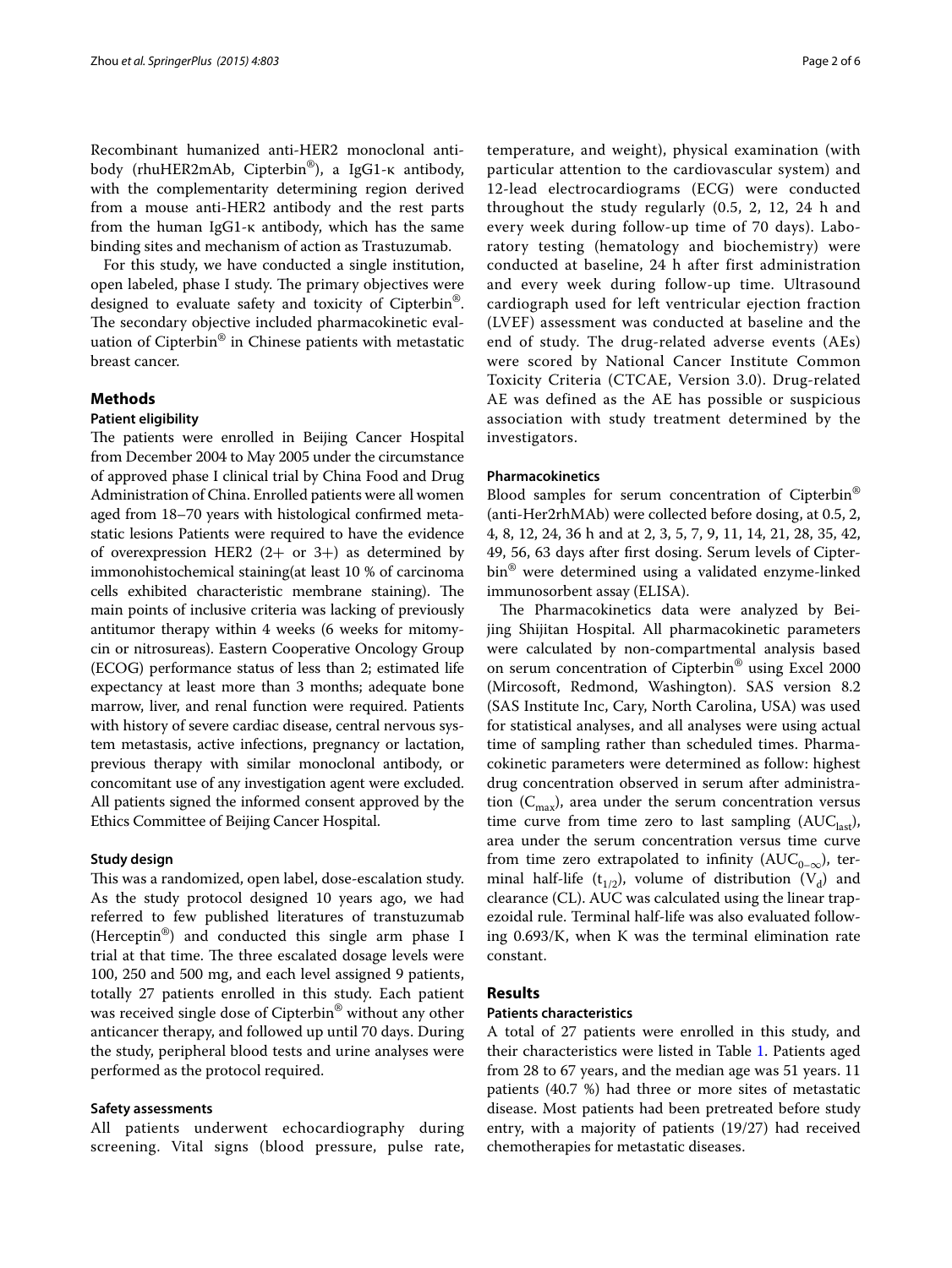## <span id="page-2-0"></span>**Table 1 Patient characteristics**

| Characteristic                                            | <b>Patients</b>    |      |                    |      |                          |      |                    |      |  |
|-----------------------------------------------------------|--------------------|------|--------------------|------|--------------------------|------|--------------------|------|--|
|                                                           | Total ( $n = 27$ ) |      | 100 mg ( $n = 9$ ) |      | $250 \text{ mg} (n = 9)$ |      | 500 mg ( $n = 9$ ) |      |  |
|                                                           | No.                | $\%$ | No.                | $\%$ | No.                      | %    | No.                | $\%$ |  |
| Age, years                                                |                    |      |                    |      |                          |      |                    |      |  |
| Mean                                                      | 51                 |      | 51                 |      | 53                       |      | 49                 |      |  |
| Range                                                     | $28 - 67$          |      | $40 - 67$          |      | $36 - 64$                |      | $28 - 63$          |      |  |
| ECOG performance status                                   |                    |      |                    |      |                          |      |                    |      |  |
| 0                                                         | 18                 | 66.7 | 8                  | 88.9 | 5                        | 55.6 | 5                  | 55.6 |  |
| $\mathbf{1}$                                              | 9                  | 33.3 | $\mathbf{1}$       | 11.1 | $\overline{4}$           | 44.4 | $\overline{4}$     | 44.4 |  |
| Level of HER2/neu overexpression                          |                    |      |                    |      |                          |      |                    |      |  |
| $2+$                                                      | 8                  | 29.6 | 3                  | 33.3 | $\overline{2}$           | 22.2 | 3                  | 33.3 |  |
| $3+$                                                      | 19                 | 70.4 | 6                  | 66.7 | $\overline{7}$           | 77.8 | 6                  | 66.7 |  |
| Receptor status                                           |                    |      |                    |      |                          |      |                    |      |  |
| Estrogen receptor-positive ( $n = 26$ )                   | 14                 | 53.8 | $\overline{4}$     | 44.4 | 3                        | 37.5 | $\overline{7}$     | 77.7 |  |
| Progesterone receptor-positive ( $n = 26$ )               | 9                  | 34.6 | 3                  | 33.3 | $\overline{2}$           | 25.0 | $\overline{4}$     | 44.4 |  |
| Menopausal status                                         |                    |      |                    |      |                          |      |                    |      |  |
| Premenopausal                                             | $\overline{7}$     | 25.9 | $\overline{1}$     | 11.1 | 3                        | 33.3 | 3                  | 33.3 |  |
| Postmenopausal                                            | 18                 | 66.7 | 6                  | 66.7 | 6                        | 66.7 | 6                  | 66.7 |  |
| Perimenopausal                                            | $\overline{2}$     | 7.4  | $\overline{2}$     | 22.2 | $\mathbf 0$              |      | $\mathbf 0$        |      |  |
| No. of metastatic sites                                   |                    |      |                    |      |                          |      |                    |      |  |
| 1                                                         | 10                 | 37.0 | $\overline{2}$     | 22.2 | $\overline{4}$           | 44.4 | $\overline{4}$     | 44.4 |  |
| $\overline{2}$                                            | 6                  | 22.2 | $\overline{2}$     | 22.2 | $\overline{2}$           | 22.2 | $\overline{2}$     | 22.2 |  |
| >3                                                        | 11                 | 40.7 | 5                  | 55.6 | 3                        | 33.3 | 3                  | 33.3 |  |
| Dominant site of metastasis                               |                    |      |                    |      |                          |      |                    |      |  |
| Bone                                                      | 15                 | 55.6 | 5                  | 55.6 | $\overline{4}$           | 44.4 | 6                  | 66.7 |  |
| Lymph node                                                | 12                 | 44.4 | 5                  | 55.6 | $\overline{4}$           | 44.4 | 3                  | 33.3 |  |
| Viscera                                                   | 10                 | 37.0 | 5                  | 55.6 | $\overline{2}$           | 22.2 | 3                  | 33.3 |  |
| No. of prior chemotherapy regimens for metastatic disease |                    |      |                    |      |                          |      |                    |      |  |
| None                                                      | 8                  | 29.6 | $\mathbf 0$        |      | 3                        | 33.3 | 5                  | 55.6 |  |
| $\mathbf{1}$                                              | 14                 | 51.9 | 5                  | 55.6 | 6                        | 66.7 | 3                  | 33.3 |  |
| $\overline{2}$                                            | 5                  | 18.5 | $\overline{4}$     | 44.4 | $\mathbf 0$              |      | $\mathbf{1}$       | 11.1 |  |
| Prior hormonal therapy                                    | 13                 | 48.1 | 8                  | 88.9 | $\overline{2}$           | 22.2 | 3                  | 33.3 |  |
| Prior radiotherapy                                        | 15                 | 55.6 | $\overline{4}$     | 44.4 | 6                        | 66.7 | 5                  | 55.6 |  |

## **Safety evaluation**

All 27 patients were eligible for assessment including tolerability and safety, and 25 of 27 (92.6 %) were encountered at least one frequency of drug-related AE in the study, as summarized in Table [2](#page-3-0).

The most frequently drug-related AEs were fever (59.3 %), ALT/AST transient increased (22.2 %), chills (18.5 %), arrhythmia (18.5 %), without occurrence of mortality. In general, Cipterbin® was well-tolerated, the majority of the events were mild (grade 1/2) and transient, with the exception of one patient experienced serious adverse event of brachycardia in 250 mg group.

In this study, one patient suffered Grade 4 reversible sinus bradycardia. This patient was 39 years old and without history of any cardiac disease, after administrating of single dose of 250 mg (i.e. 6.25 mg/ kg) Cipterbin®, she underwent serious sinus bradycardia (lowest heart rate 24/min) with syncope in the 13th day after drug administration. After treatment of promethazine and dexamethasone, the patient had been fully recovered. Other drug-related cardiac toxicities were mild and not intervention indicated, including three palpitation, three sinus bradycardia and one junctional premature beat. No significant decline in LVEF and no congestive heart failure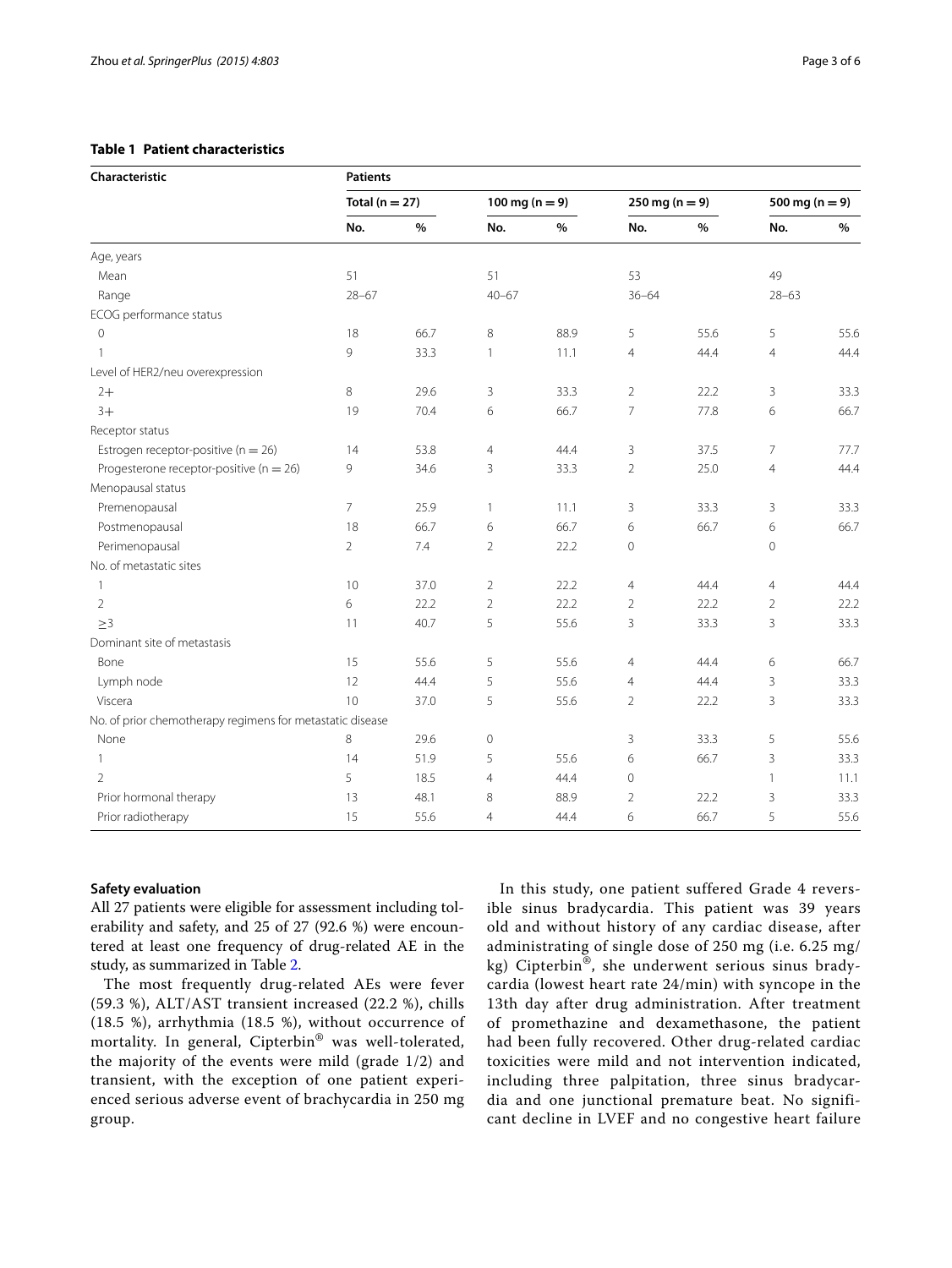|                                 | Total ( $n = 27$ )   |                      | 100 mg ( $n = 9$ )<br>Rang 1.35-1.89 mg/kg |                                    | $250 \text{ mg} (n = 9)$<br>Rang 3.65-6.25 mg/kg |                      | 500 mg ( $n = 9$ )<br>Rang 6.41-11.11 mg/kg |                      |
|---------------------------------|----------------------|----------------------|--------------------------------------------|------------------------------------|--------------------------------------------------|----------------------|---------------------------------------------|----------------------|
|                                 |                      |                      |                                            |                                    |                                                  |                      |                                             |                      |
|                                 | Grade 1/2 No.<br>(%) | Grade 3/4 No.<br>(%) | (%)                                        | Grade 1/2 No. Grade 3/4 No.<br>(%) | Grade 1/2 No.<br>(%)                             | Grade 3/4 No.<br>(%) | Grade 1/2 No.<br>(%)                        | Grade 3/4 No.<br>(%) |
| Fever                           | 16 (59.3)            | $\circ$              | 5(55.6)                                    | 0                                  | 3(33.3)                                          | $\mathbf{0}$         | 8(88.9)                                     | $\Omega$             |
| Transit<br>increased<br>ALT/AST | 6(22.2)              | $\mathbf{0}$         | 1(11.1)                                    | $\mathbf 0$                        | 3(33.3)                                          | $\mathbf 0$          | 2(22.2)                                     | 0                    |
| Chills                          | 5(18.5)              | $\mathbf{0}$         | 2(22.2)                                    | $\mathbf{0}$                       | 2(22.2)                                          | $\mathbf 0$          | 1(11.1)                                     | 0                    |
| Arrhythmia                      | 5(18.5)              | 1(3.7)               | 2(22.2)                                    | $\Omega$                           | 2(22.2)                                          | 1(11.1)              | $\circ$                                     | $\Omega$             |
| Fatigue                         | 4(14.8)              | $\circ$              | 1(11.1)                                    | $\mathbf 0$                        | 2(22.2)                                          | $\mathbf 0$          | 1(11.1)                                     | 0                    |
| Dyspnea                         | 4(14.8)              | $\circ$              | 1(11.1)                                    | $\Omega$                           | 3(33.3)                                          | 0                    | $\Omega$                                    | 0                    |
| Arthralgia                      | 4(14.8)              | $\circ$              | 2(22.2)                                    | 0                                  | 2(22.2)                                          | 0                    | $\Omega$                                    | 0                    |
| Nausea/vomit-<br>ing            | 3(11.1)              | $\mathbf{0}$         | 1(11.1)                                    | $\mathbf{0}$                       | 2(22.2)                                          | 0                    | $\Omega$                                    | 0                    |
| Palpitation                     | 3(11.1)              | $\mathbf{0}$         | 1(11.1)                                    | $\mathbf 0$                        | 2(22.2)                                          | $\mathbf{0}$         | $\Omega$                                    | 0                    |
| Headache                        | 2(7.4)               | $\mathbf{0}$         | 2(22.2)                                    | $\mathbf 0$                        | 0                                                | $\mathbf{0}$         | $\Omega$                                    | 0                    |
| Dry mouth                       | 2(7.4)               | $\circ$              | 1(11.1)                                    | $\mathbf{0}$                       | $\mathbf 0$                                      | $\mathbf{0}$         | 1(11.1)                                     | 0                    |
| Rash                            | 2(7.4)               | 0                    | 1(11.1)                                    | 0                                  | 1(11.1)                                          | 0                    | $\circ$                                     | 0                    |

<span id="page-3-0"></span>**Table 2 Number of patients with drug-related adverse events**

occurred and there was no treatment-related death in this study.

#### **Pharmacokinetic analysis**

The serum concentration—time profiles of Cipterbin® after first administration with each dose were shown in Fig. [1,](#page-3-1) and the pharmacokinetic properties of each dose were summarized in Table [3.](#page-3-2) As the mean serum concentration—time profiles,  $C_{\text{max}}$  values occurred within

<span id="page-3-2"></span>

| Parameter Unit             |         | 100 mg<br>$(n = 9)$          | 250 mg<br>$(n = 9)$ | 500 mg<br>$(n = 9)$ |
|----------------------------|---------|------------------------------|---------------------|---------------------|
| $AUC_{0-672}$              |         | $\mu$ g h/mL 4304 $\pm$ 1220 | $7368 \pm 2142$     | $22,386 \pm 6774$   |
| $AUC_{0-\infty}$           |         | $\mu$ g h/mL 4510 $\pm$ 1214 | 7615 ± 2203         | $23,349 \pm 7615$   |
| $t_{1/2}$                  | h       | $81 \pm 13$                  | $112 \pm 20$        | $144 \pm 25$        |
| <b>CL</b>                  | mL kg/d | $8.6 \pm 1.7$                | $13.5 + 4.4$        | $9.0 \pm 2.8$       |
| $V_{\rm d}$                | mL/kg   | $38.1 \pm 6.2$               | $74.0 \pm 18.4$     | $63.3 \pm 18.9$     |
| $\mathcal{L}_{\text{max}}$ | ug/mL   | $38.1 + 7.4$                 | $72.5 \pm 12.8$     | $173.9 \pm 23.8$    |

<span id="page-3-1"></span>

Data are shown as mean  $\pm$  SD

2 h after start of infusion, and subsequent rapid decline of serum concentration of Cipterbin® was followed by a slower elimination phase.  $C_{\text{max}}$ , AU $C_{0-672}$  and AU $C_{0-\infty}$ were approximately dose-proportional manner. Terminal half-lives were increased in linear but less than dose proportional manner.  $V_d$  and CL were independent of dose. The peak value of  $V_d$  and CL happened at the dose of 250 mg.

## **Discussion**

More and more accumulative data from the different clinical trials demonstrate the efficacy of trastuzumab among the patients with HER2 overexpression. Since the patent exclusivity rights for trastuzumab has expired in Europe and will lose in the United Stated in 2019, a number of biosimilars trastuzumab are undergoing the preclinical and clinical trials in different countries (Yin et al.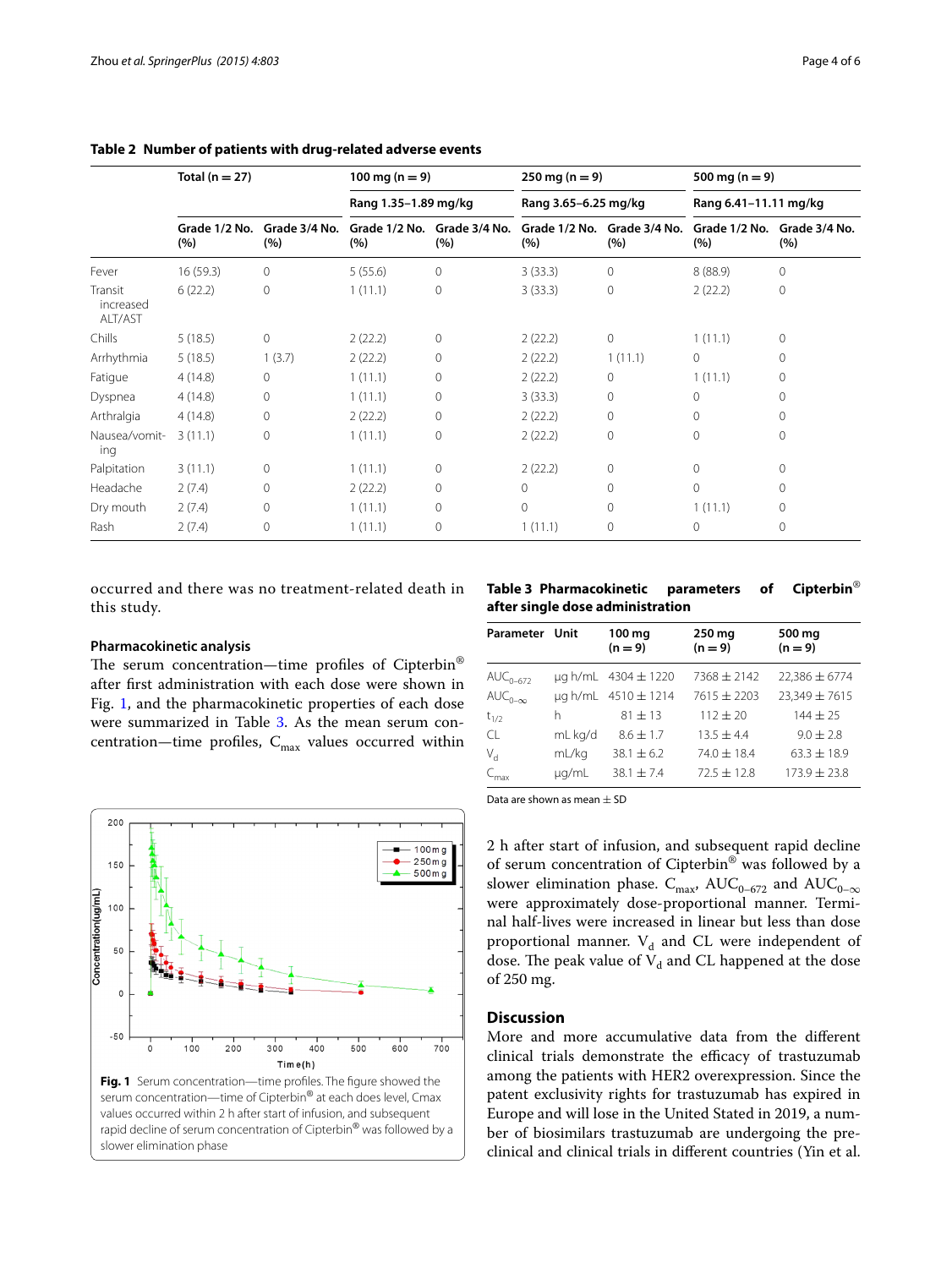[2014](#page-5-4); Lopez-Morales et al. [2015](#page-5-5); Wisman et al. [2014](#page-5-6); Akbarzadeh-Sharbaf et al. [2012\)](#page-4-1), and their pharmacokinetic features, efficacy and pharmacovigilance issues are arousing greater attention (Thill [2015](#page-5-7); Cortes et al. [2014](#page-5-8)). We demonstrated the phase I data which finished over the past 10 years since the phase III data have just been achieved and the manufacturer approved to release the study data.

The comparison of the molecular structure between Herceptin® and Cipterbin® showed that the homology was similar in the domain of variable region of antigen binding, and the affinity and antigen binding profiles were similar *in vitro*. In this study, PK analysis data has displayed an approximately dose-proportional manner, except  $V_d$  and CL, which reached peak values at 250 mg administration cohort. Previous studies suggested that trastuzumab clearance related with baseline levels of circulating extracellular domain of the HER2 receptor or the number of metastatic sites in patients (Bruno et al. [2005\)](#page-5-9).

Published evidence demonstrates that AEs of trastuzumab are mild and manageable when given as monotherapy or in combination with other treatments. The most commonly AEs are infusion-related reactions which including fever, chills, headache and other flu-like symptoms, often occurred within 24 h after infusion (Boek-hout et al. [2011](#page-4-0)). 59.3 % patients in our study suffered from fever, which is higher than the patients treated with Herceptin in previous studies (up to 40 %)(Chung [2008](#page-5-10); Cook-Bruns [2001\)](#page-5-11), but these AEs were generally mild and transient, and the flu-like symptoms could be managed well with anti-inflammatory drugs when necessary.

Cardiac dysfunction is an important safety issue in trastuzumab treatment. From long-term cardiac safety data from large-scale randomized adjuvant trastuzumab trials, the incidence of symptomatic heart failure events was about 2 % in trasuzumab-treated with patients HER2-positive breast cancer. And the elder age (>50) and lower left ventricular ejection fraction (LVEF) (<50 %) at the baseline of trastuzumab treatment were closely associated with the higher rate of congestive heart failure (Russell et al. [2010](#page-5-12)). Our study design was intended to mitigate the risk of symptomatic heart failure by strictly selecting the patients has normal LVEF and carefully monitoring of cardiac function, and no significant decline in LVEF was observed in this study. Even though, the drug-related cardiotoxicities were still warranted. At present, echocardiographic measures and ECGs are used as the basic requirements, and some biomarkers have be comfirmed as the value predictors for precise evaluation of cardiotoxicities, such as the plasma level of N-terminal pro B type natriuretic peptide(NT-proBNP) and troponin (Perik et al. [2006;](#page-5-13) Cardinale et al. [2010\)](#page-5-14).

In our study, 22.2 % patients occurred transient increase of serum aminotransferase levels at 24 h after infusion, and then these liver enzymes restored to normal within 14 days without medication, these cases resembled as rare report of trastuzumab-induced hepatotoxicity (Munoz et al. [2007](#page-5-15); Srinivasan et al. [2008](#page-5-16); Vucicevic et al. [2013\)](#page-5-17). It should be noticed that the phase I study of a HER2 tyrosine kinase inhibitor CP-724 could elicit 66 % at least grade 1 hepatic toxicity (Guo et al. [2008](#page-5-18)). There was increasingly demand that the regular examination of liver function should be placed to avoid the asymptomatic appearance due to drug induced liver injury. Moreover molecular target reagents were capable of inducing the potential liver injury while much attention was paid in cardiotoxicities.

## **Conclusions**

We have primarily conducted this phase I trial and the major conclusion could be drawn that such biosimilar product was shown well-tolerated. We have admitted to say that although those data of phase I trial were collected in 10 years ago, the results still constitute the basis for the design of subsequent phase II and phase III clinical studies. The further efficacy and safety assessments should be warranted.

#### **Authors' contributions**

JR was the principle investigator of this clinical trial. XZ and JY coordinate the clinical trial and drafted the manuscript. LD, XW and GS reviewed the clinical response of the participants and assist in collection of clinical data. XHW and WW analyzed the pharmacokinetics data. JR, LD and XHW conceived the study idea, supervised all data curation and analysis, and finalized all study conclusions and manuscript writing. All authors read and approved the final manuscript.

#### **Author details**

<sup>1</sup> Department of Medical Oncology, Key Laboratory of Carcinogenesis and Translational Research (Ministry of Education), Beijing Cancer Hospital & Institute, Peking University School of Oncology, 52 Fucheng Rd, Beijing 100142, China. <sup>2</sup> Department of Medical Oncology, Beijing Key Lab for Therapeutic Cancer Vaccines, Beijing Shijitan Hospital, Capital Medical University, 10 Tieyi Rd, Beijing 100038, China. 3 Phase I Clinical Center, Beijing Shijitan Hospital, Capital Medical University, 10 Tieyi Rd, Beijing 100038, China.

#### **Competing interests**

The authors declare that they have no competing interests.

#### **Funding**

This study was supported by Medical Oncology Leadership Program in Beijing by Beijing Municipal Government Health Bureau 2009-02-16.

Received: 7 September 2015 Accepted: 9 December 2015 Published online: 22 December 2015

#### **References**

- <span id="page-4-1"></span>Akbarzadeh-Sharbaf S, Yakhchali B, Minuchehr Z, Shokrgozar MA, Zeinali S (2012) In silico design, construction and cloning of Trastuzumab humanized monoclonal antibody: a possible biosimilar for Herceptin. Adv Biomed Res 1:21. doi:[10.4103/2277-9175.98122](http://dx.doi.org/10.4103/2277-9175.98122)
- <span id="page-4-0"></span>Boekhout AH, Beijnen JH, Schellens JH (2011) Trastuzumab. Oncologist 16(6):800–810. doi:[10.1634/theoncologist.2010-0035](http://dx.doi.org/10.1634/theoncologist.2010-0035)